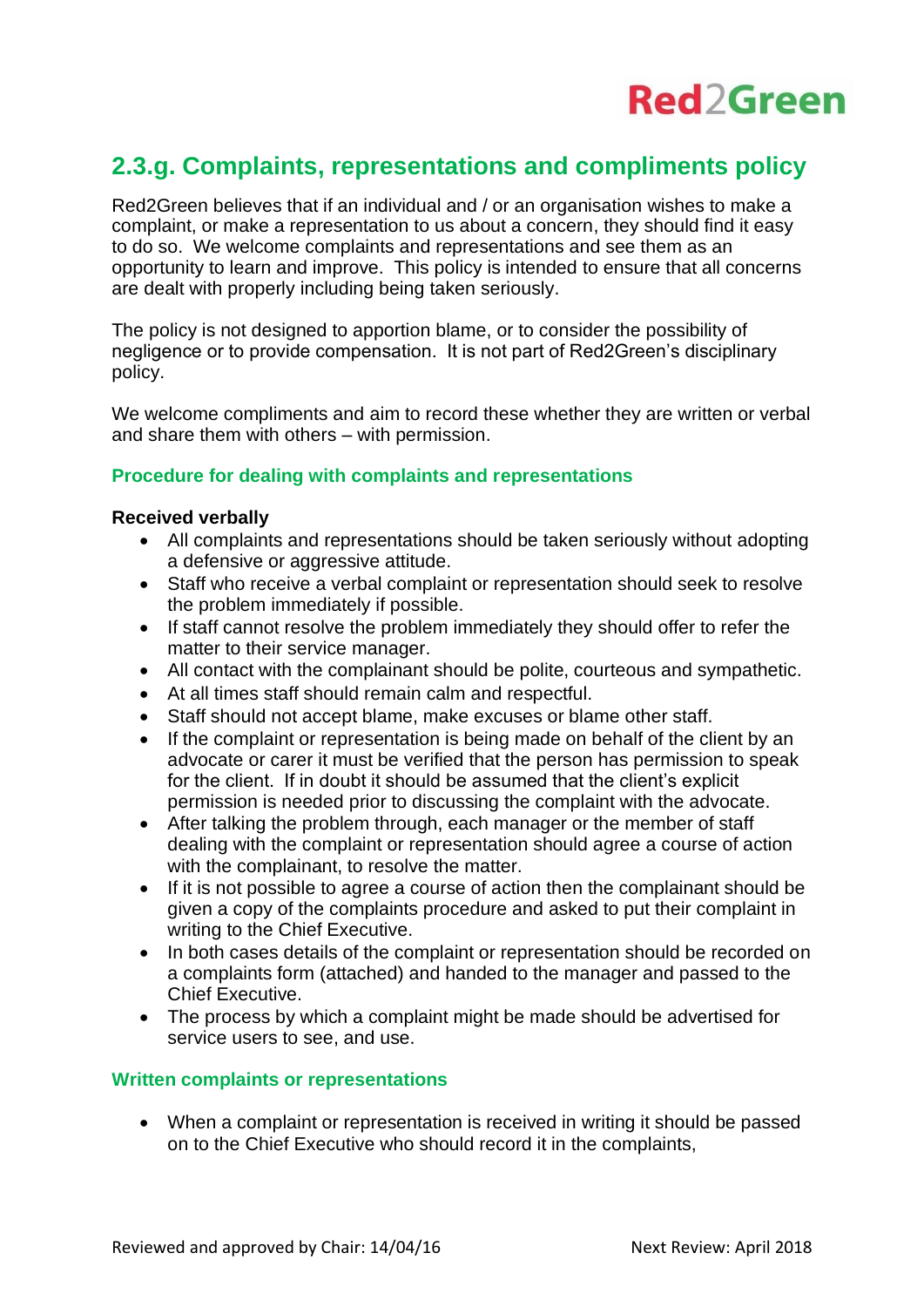representation and compliments book and send an acknowledgement letter within five working days.

- If necessary, further details should be obtained from the complainant. If the complaint or representation is not made by a client, but on a client's behalf, then consent of the client, preferably in writing, must be obtained from the complainant.
- If the complaint or representation raises potentially serious matters, advice should be sought from a legal advisor. If legal action is taken at this stage any investigation under the complaints procedure should cease immediately.
- Immediately on receipt of the complaint or representation an investigation should be launched and within 28 days Red2Green should be in a position to provide a full explanation to the complainant, either in writing or by meeting.
- If the issues are too complex to complete the investigation within 28 days, the complainant should be informed of any delays.
- If a meeting is arranged the complainant should be advised that they may, if they wish, bring a friend or relative or a representative such as an advocate.
- At the meeting a detailed a detailed explanation of the results of the investigation should be given and also an apology if it is deemed appropriate (apologising for what has happened need not be an admission of liability).
- Such a meeting gives the Chief Executive the opportunity to show the complainant that the matter has been taken seriously and has been thoroughly investigated.
- After the meeting, or if the complainant does not want a meeting, a written account of the investigation should be sent to the complainant. This should include details of how to approach the Chief Executive or the Chairman of the Board of Trustees if the complainant is not satisfied with the outcome.
- The outcome of the investigation and the meeting should be recorded on appropriate documentation and any shortcomings in Red2Green's procedures should be identified and acted upon.
- Complaint and representations and their outcome should be discussed at each management team meeting and the Complaints, Representations and Compliments record should be reviewed by the Board every twelve months.

#### **Compliments**

These may come as letters and emails which will be saved in the Complaints, Representations and Compliments folder. We encourage staff to record verbal compliments which can then be saved in the folder.

Red2Green Harvey's Barn Park End Swaffham Bulbeck Cambridge

01223 811662 [Info@red2green.org](mailto:Info@red2green.org)